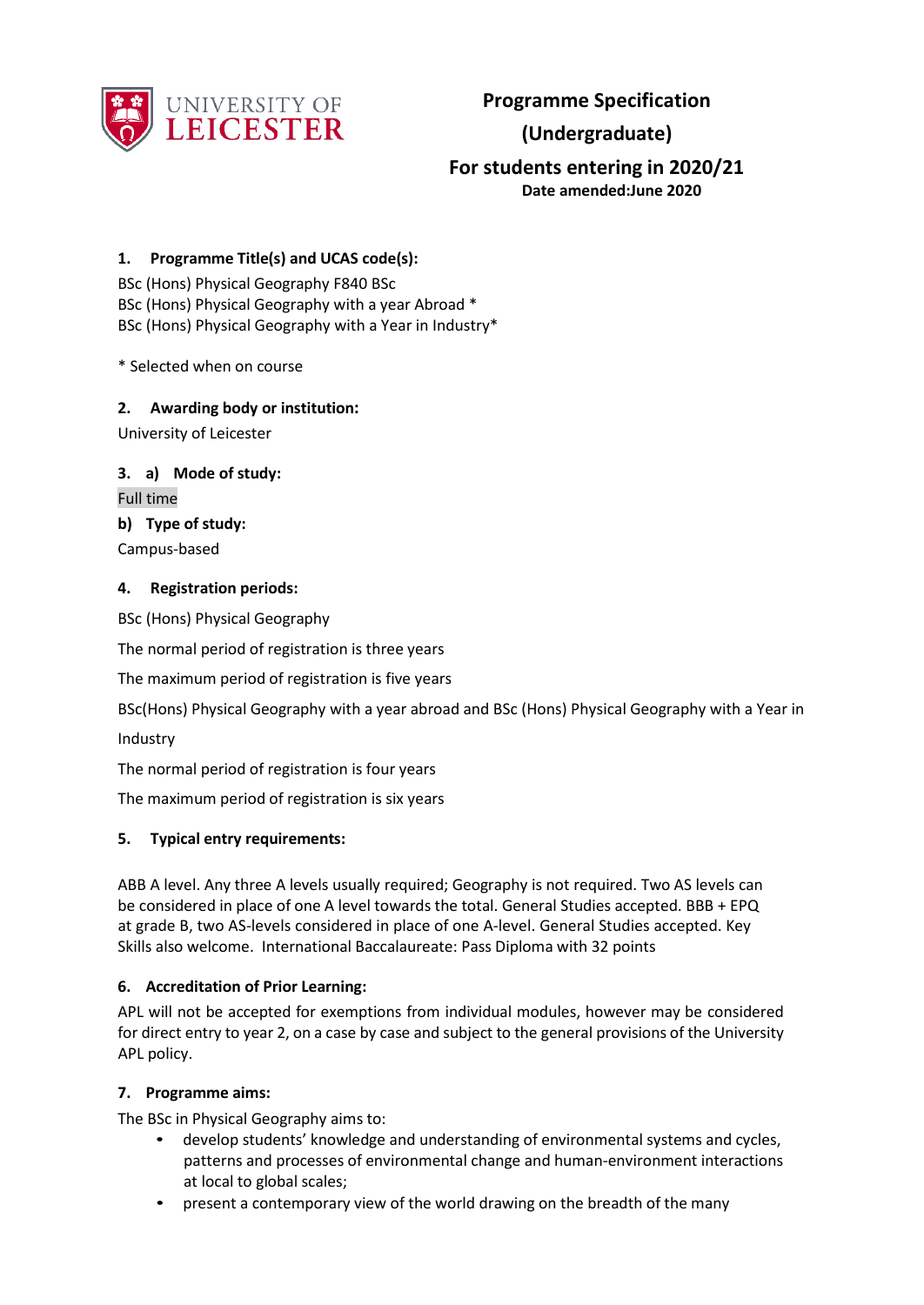geographical traditions in Physical Geography;

- provide an intellectually challenging and stimulating curriculum that draws on the research expertise of staff in the department and enables students to develop indepth knowledge and understanding of specialised areas of physical geography;
- develop students' awareness of space and the world, and formulate geographical explanations for the phenomena they encounter;
- develop students' abilities to explore varied modes of geographical theories, techniques and concepts to analyse and explain the modern world;
- develop students' abilities to use and apply appropriate field, statistical and survey methods to analyse issues from a geographical perspective; and
- provide a learning experience in which students can develop and demonstrate a range of transferable skills necessary for effective independent learning;
- provide opportunities to develop employability skills, and career and personal development planning.

The BSc in Physical Geography with a Year Abroad aims, additionally, to:

- Widen students' experiences of worldwide Geography, the physical experience of social society and environmental place
- Expose students to specialist elements of Geography that may not be taught at Leicester;
- Deepen students' understanding of Geography through exposure to its ideas at a senior level for an additional year.

The BSc in Physical Geography with a Year in Industry aims, additionally, to:

• Provide experience of applications of geography and other professional skills in industry and to reinforce knowledge through their use in different environments

### **8. Reference points used to inform the programme specification:**

• QAA Frameworks for Higher Education Qualifications in England Wales and Northern Ireland

- QAA Benchmark statement fo[r Geography](http://www.qaa.ac.uk/en/Publications/Documents/SBS-geography-14.pdf) 2014
- PDR report (May 2015)
- University [Learning Strategy](http://www2.le.ac.uk/offices/sas2/quality/learnteach)
- University Employability Strategy
- NSS  $(2016)$
- First Destination Survey
- External Examiner's Reports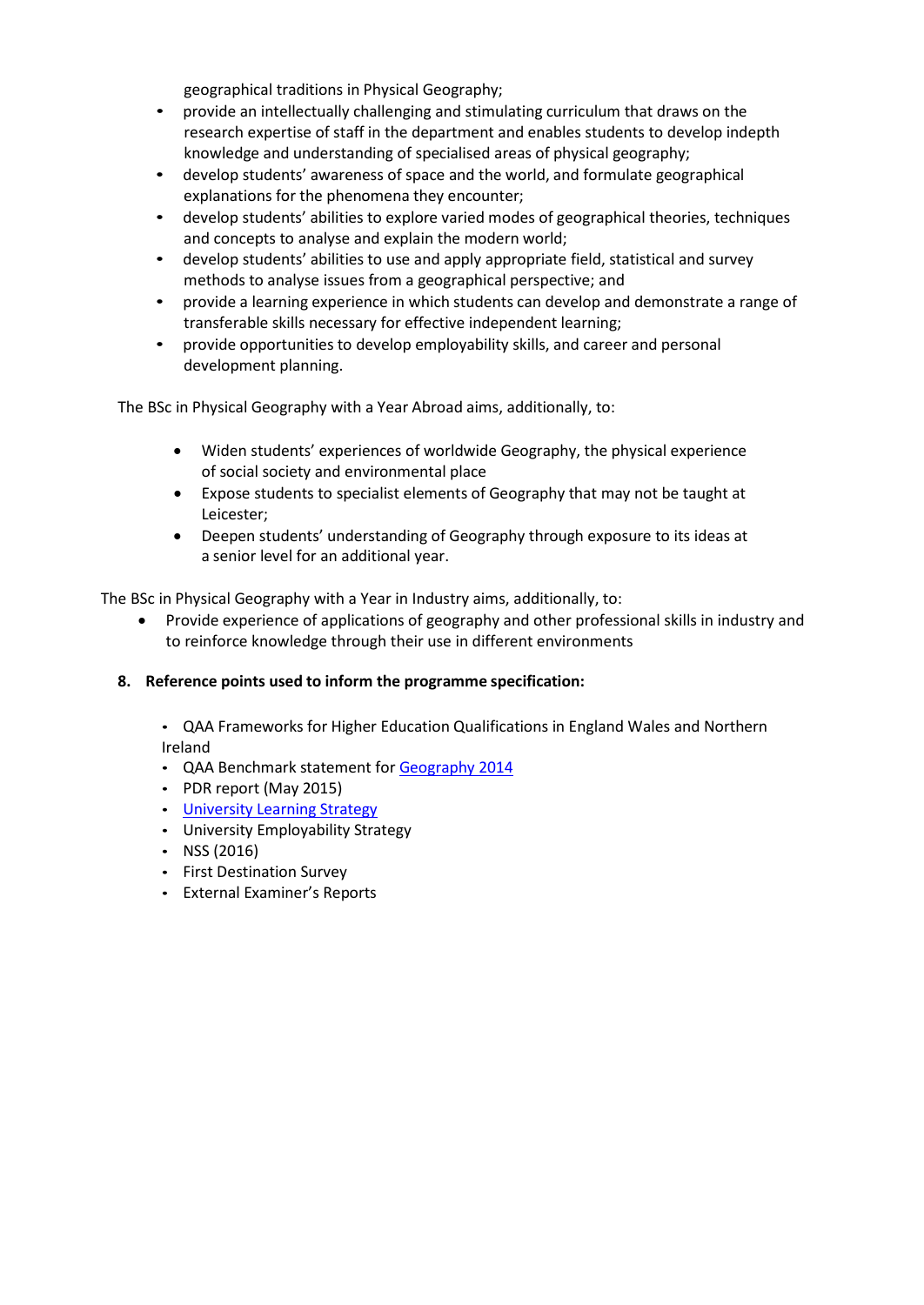# **9. Programme Outcomes:**

Ignite blended learning combines online and on campus teaching and learning methods

| <b>Intended Learning</b>                         | <b>Teaching and Learning</b>                                      | <b>How Demonstrated?</b>                                          |  |  |
|--------------------------------------------------|-------------------------------------------------------------------|-------------------------------------------------------------------|--|--|
| <b>Outcomes</b>                                  | <b>Methods</b>                                                    |                                                                   |  |  |
|                                                  | (a) Discipline specific knowledge and competencies                |                                                                   |  |  |
|                                                  | (i) Mastery of an appropriate body of knowledge                   |                                                                   |  |  |
| Demonstrate mastery of an                        | Lectures, tutorials, seminars,                                    | Essays, essay-based                                               |  |  |
| appropriate body of                              | computer-aided learning and                                       | examinations, dissertations,                                      |  |  |
| geographical knowledge                           | computer-based practicals,                                        | presentations, contributions to                                   |  |  |
| including patterns and                           | laboratory based practicals,                                      | discussion, practical reports,                                    |  |  |
| processes of environmental                       | directed readings, independent                                    | objective testing, problem-based                                  |  |  |
| systems and cycles and                           | research, student centered                                        | exercises, field & lab notebooks,                                 |  |  |
| environmental change.                            | learning, presentations and<br>discussion.                        | review papers, bibliographies                                     |  |  |
|                                                  |                                                                   |                                                                   |  |  |
| <b>Intended Learning</b>                         | <b>Teaching and Learning</b>                                      | <b>How Demonstrated?</b>                                          |  |  |
| <b>Outcomes</b>                                  | <b>Methods</b>                                                    |                                                                   |  |  |
|                                                  | (ii) Understanding and application of key concepts and techniques |                                                                   |  |  |
| Demonstrate knowledge of                         | Lectures, tutorials, seminars,                                    | Essays, essay-based                                               |  |  |
| the different approaches to                      | directed reading, independent                                     | examinations, dissertations,                                      |  |  |
| geographical explanation<br>and interpretation.  | research, computer practicals,                                    | presentations, contributions to<br>discussion, practical reports, |  |  |
| Demonstrate a competence                         | group learning.<br>Tutorials, seminars, directed                  | objective testing, problem based                                  |  |  |
| in the varied methods of                         | reading, independent research,                                    | exercises.                                                        |  |  |
| interpreting the physical                        | computer practicals, laboratory                                   |                                                                   |  |  |
| environment.                                     | based practicals, group learning.                                 |                                                                   |  |  |
| Recognise the ways in which                      | Lectures, tutorials, seminars,                                    |                                                                   |  |  |
| physical & environmental                         | directed reading, independent                                     |                                                                   |  |  |
| processes lead to the                            | research, computer practicals,                                    |                                                                   |  |  |
| distinctiveness of places.                       | group learning.                                                   |                                                                   |  |  |
|                                                  | (iii) Critical analysis of key issues                             |                                                                   |  |  |
| Critical evaluation of the                       | Lectures, tutorials, seminars,                                    | Essays, essay-based                                               |  |  |
| theoretical, philosophical                       | directed reading, independent                                     | examinations, dissertations,                                      |  |  |
| and methodological                               | research, computer practicals,                                    | presentations, contributions to                                   |  |  |
| perspectives employed in                         | group learning.                                                   | discussion, practical reports,                                    |  |  |
| physical geography;                              |                                                                   | objective testing, problem based                                  |  |  |
| geography's role in inter-                       |                                                                   | exercises.                                                        |  |  |
| disciplinary studies within                      |                                                                   |                                                                   |  |  |
| natural sciences; and the                        |                                                                   |                                                                   |  |  |
| role of physical geography in                    |                                                                   |                                                                   |  |  |
| contemporary society.<br>Awareness of advantages | Tutorials, seminars, directed                                     |                                                                   |  |  |
| and problems of varied                           | reading, independent research,                                    |                                                                   |  |  |
| geographical methods of                          | computer practicals, group                                        |                                                                   |  |  |
| analysis.                                        | learning                                                          |                                                                   |  |  |
| Critical reflection on                           | Tutorials, seminars, directed                                     |                                                                   |  |  |
| research observations                            | reading, independent research,                                    |                                                                   |  |  |
| presented in the literature                      | computer practicals, group                                        |                                                                   |  |  |
| and own empirical research.                      | learning                                                          |                                                                   |  |  |
| (iv) Clear and concise presentation of material  |                                                                   |                                                                   |  |  |
| Use a variety of geographical                    | Tutorials, seminars, independent                                  | Writing tasks, design, mapping                                    |  |  |
| and general methods to                           | research, computer practicals,                                    | and visualization tasks (e.g.                                     |  |  |
| present information to a                         | group learning.                                                   | posters, magazines),                                              |  |  |
| range of different                               |                                                                   | contributions to discussion,                                      |  |  |
| audiences.                                       |                                                                   | dissertations (presentation of                                    |  |  |
|                                                  |                                                                   | independent research),                                            |  |  |
|                                                  |                                                                   | presentation skills.                                              |  |  |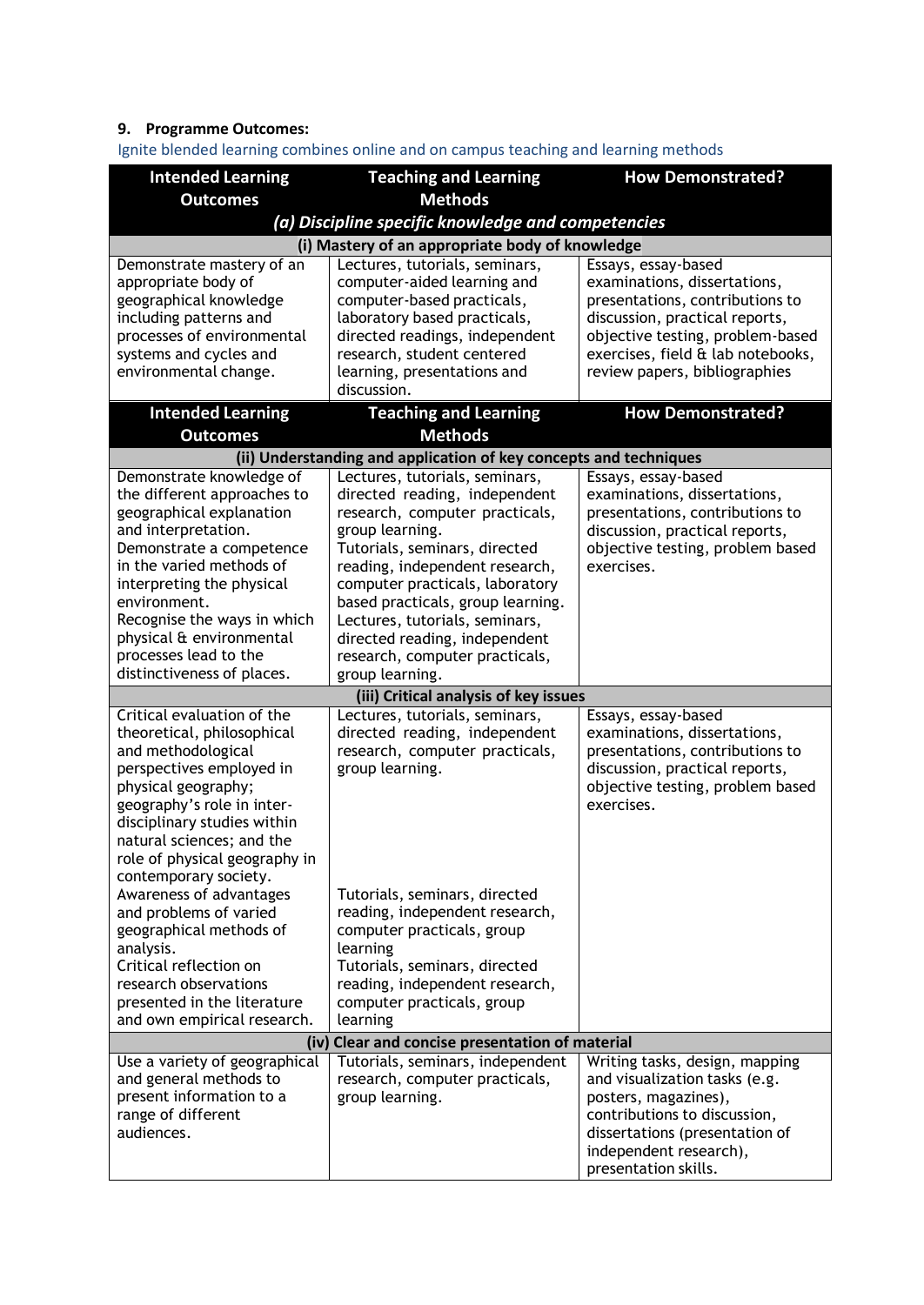|                                                                                                                                                                                                                                                                                                                                                      | (v) Critical appraisal of evidence with appropriate insight                                                                                       |                                                                                                                                                        |  |  |
|------------------------------------------------------------------------------------------------------------------------------------------------------------------------------------------------------------------------------------------------------------------------------------------------------------------------------------------------------|---------------------------------------------------------------------------------------------------------------------------------------------------|--------------------------------------------------------------------------------------------------------------------------------------------------------|--|--|
| Formulate appropriate<br>questions for geographical<br>inquiry, and gather and<br>utilise suitable evidence in<br>answering them.                                                                                                                                                                                                                    | Tutorials, seminars, directed<br>reading, independent research,<br>computer practicals, group<br>learning.                                        | Writing tasks, design, mapping<br>and visualization tasks,<br>contributions to discussion,<br>dissertations (presentation of<br>independent research), |  |  |
| Read, analyse and reflect<br>critically and contextually<br>on geographical texts and<br>other source materials.                                                                                                                                                                                                                                     | Tutorials, seminars, directed<br>reading, independent research,<br>computer practicals, group<br>learning.                                        | presentation skills.                                                                                                                                   |  |  |
| <b>Intended Learning</b>                                                                                                                                                                                                                                                                                                                             | <b>Teaching and Learning</b>                                                                                                                      | <b>How Demonstrated?</b>                                                                                                                               |  |  |
| <b>Outcomes</b>                                                                                                                                                                                                                                                                                                                                      | <b>Methods</b>                                                                                                                                    |                                                                                                                                                        |  |  |
| Conduct an independent                                                                                                                                                                                                                                                                                                                               | (vi) Other discipline specific competencies<br>Dissertations; group and                                                                           | Dissertations; group and                                                                                                                               |  |  |
| piece of geographical<br>research from problem<br>formulation to evidence<br>collection, result                                                                                                                                                                                                                                                      | independent research. Field<br>courses, computer practicals,<br>laboratory practicals, lectures.                                                  | independent research.                                                                                                                                  |  |  |
| presentation and discussion.<br>Use specialised techniques<br>and approaches for the<br>collection, interpretation<br>and explanation of<br>geographical processes and                                                                                                                                                                               | Dissertations; group and<br>independent research.<br>Field courses, computer<br>practicals, laboratory practicals,<br>lectures.                   | Field reports, group and<br>independent research;<br>dissertations; tutorials; objective<br>testing; laboratory reports.                               |  |  |
| information.<br>Use specialised techniques<br>and approaches for the<br>presentation of geographical<br>information.                                                                                                                                                                                                                                 | Dissertations; group and<br>independent research.<br>Field courses, computer<br>practicals, laboratory practicals,<br>lectures.                   | Field reports, group and<br>independent research;<br>dissertations; design, mapping<br>and visualization tasks.                                        |  |  |
|                                                                                                                                                                                                                                                                                                                                                      | (b) Transferable skills                                                                                                                           |                                                                                                                                                        |  |  |
|                                                                                                                                                                                                                                                                                                                                                      | (i) Oral communication                                                                                                                            |                                                                                                                                                        |  |  |
| Demonstrate clear, fluent<br>and coherent oral<br>expressions of geographical<br>issues.                                                                                                                                                                                                                                                             | Seminars, tutorials, field<br>courses.                                                                                                            | Seminar and tutorial<br>presentations, contributions to<br>discussions.                                                                                |  |  |
| Participate effectively in<br>group discussions of<br>geographical issues.                                                                                                                                                                                                                                                                           | Seminars, tutorials, field<br>courses.                                                                                                            |                                                                                                                                                        |  |  |
|                                                                                                                                                                                                                                                                                                                                                      | (ii) Written communication                                                                                                                        |                                                                                                                                                        |  |  |
| Present coherent and fluent<br>geographical arguments in a<br>variety of written formats.                                                                                                                                                                                                                                                            | Seminars, tutorials, group<br>working.                                                                                                            | Essays, essay-based<br>examinations, dissertations,<br>practical reports.                                                                              |  |  |
|                                                                                                                                                                                                                                                                                                                                                      | (iii) Information technology                                                                                                                      |                                                                                                                                                        |  |  |
| Use information technology<br>in general, and geographical<br>information systems in<br>particular to explore and<br>analyse geographical<br>concepts and information.<br>Use IT to effectively support<br>geographical studies,<br>including the use of IT for<br>bibliographic research, and<br>written and visual<br>presentation of information. | Induction programme, computer<br>practical classes and<br>independent research.<br>Computer practical classes,<br>group and independent research. | Computer-based exercises.<br>Independent research,<br>dissertation, problem solving<br>exercises, essays, web pages,<br>posters, group reports.        |  |  |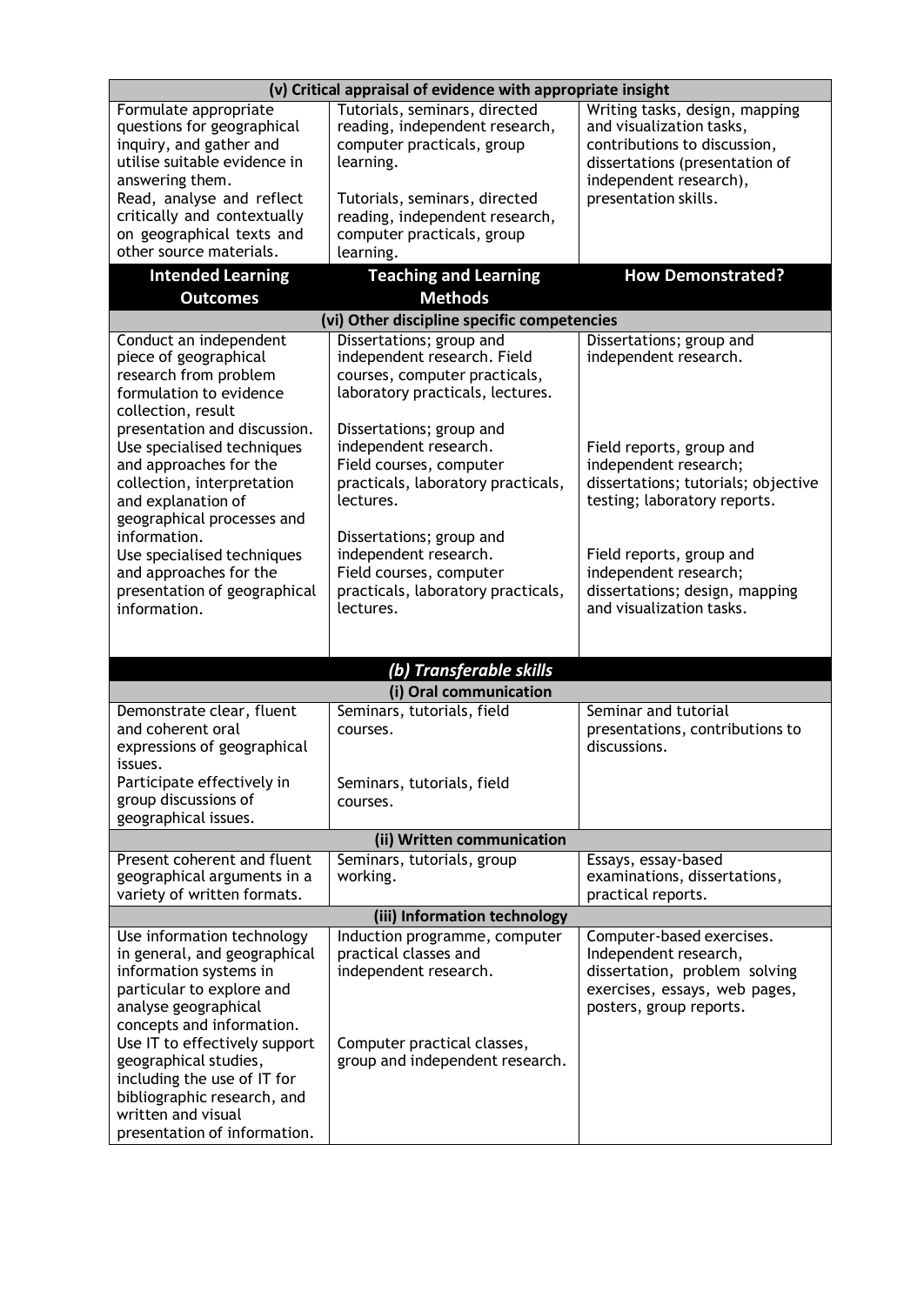| (iv) Numeracy                                                                                                                                                                                                                                            |                                                                                                                                                                                                                                                                    |                                                                                                                                                                |  |  |
|----------------------------------------------------------------------------------------------------------------------------------------------------------------------------------------------------------------------------------------------------------|--------------------------------------------------------------------------------------------------------------------------------------------------------------------------------------------------------------------------------------------------------------------|----------------------------------------------------------------------------------------------------------------------------------------------------------------|--|--|
| Use statistical and graphic<br>techniques to explore,<br>analyse and visualise<br>geographical concepts.                                                                                                                                                 | Lectures; computer practical<br>classes, independent research                                                                                                                                                                                                      | Computer-based exercises.<br>Independent research,<br>dissertation,                                                                                            |  |  |
|                                                                                                                                                                                                                                                          | (v) Team working                                                                                                                                                                                                                                                   |                                                                                                                                                                |  |  |
| Work effectively and<br>collaboratively in teams to<br>collectively explore<br>geographical concepts and<br>tasks.                                                                                                                                       | Tutorials, seminars, team<br>problem solving, field courses.                                                                                                                                                                                                       | Seminar and tutorial working,<br>problem solving exercises.                                                                                                    |  |  |
| <b>Intended Learning</b><br><b>Outcomes</b>                                                                                                                                                                                                              | <b>Teaching and Learning</b><br><b>Methods</b>                                                                                                                                                                                                                     | <b>How Demonstrated?</b>                                                                                                                                       |  |  |
|                                                                                                                                                                                                                                                          | (vi) Problem solving                                                                                                                                                                                                                                               |                                                                                                                                                                |  |  |
| Explore geographical<br>problem spaces with<br>contemporary discourses and<br>approaches                                                                                                                                                                 | Tutorials, seminars, team<br>problem solving, field courses.                                                                                                                                                                                                       | Computer-based exercises.<br>Independent research,<br>dissertation, problem solving<br>exercises.                                                              |  |  |
|                                                                                                                                                                                                                                                          | (vii) Information handling                                                                                                                                                                                                                                         |                                                                                                                                                                |  |  |
| Gather, retrieve and<br>manipulate geographical<br>evidence and information in<br>support of geographical<br>arguments<br>Analyse information from a<br>variety of sources to develop<br>and construct geographical<br>arguments and<br>interpretations. | Tutorials, seminars, directed<br>reading, independent research,<br>computer practicals, team<br>problem solving, field courses.<br>Tutorials, seminars, directed<br>reading, independent research,<br>computer practicals, team<br>problem solving, field courses. | Essays, essay-based<br>examinations, dissertations,<br>practical reports., seminar and<br>tutorial working, problem solving<br>exercises, team problem solving |  |  |
|                                                                                                                                                                                                                                                          | (viii) Skills for lifelong learning                                                                                                                                                                                                                                |                                                                                                                                                                |  |  |
| Demonstrate intellectual<br>development and<br>independence through the<br>setting of research tasks and<br>the solving of geographical<br>problems.                                                                                                     | All of the above particularly,<br>independent research and<br>seminar presentations                                                                                                                                                                                | All of the above, particularly,<br>dissertations, seminars, essays,<br>independent research.                                                                   |  |  |
| Reflect upon own learning<br>and use personal<br>development planning to<br>plan personal, academic and<br>career development.                                                                                                                           | All of the above, particularly<br>tutorials, Personal and<br>Development Planning                                                                                                                                                                                  | Discussions with personal and<br>other tutors; Curriculum vitae<br>writing. Employability & career<br>development module.                                      |  |  |
| Manage time effectively to<br>meet targets and deadlines.                                                                                                                                                                                                | All of the above, particularly<br>independent research and self-<br>directed study.                                                                                                                                                                                | All of the above, particularly,<br>dissertations, seminars, essays,<br>independent research.                                                                   |  |  |

### **10. Progression points:**

A key progression point is the requirement to pass the dissertation proposal for GY2435 before progression to GY3420 can be considered. An opportunity to resit is allowed in July; a further fail at this point will result in a resit without residence, with no immediate progression to Year 3. Further failure will trigger a withdrawal from the course. In all other respects, progression follows Senate Regulation 5.

### *For Year in Industry Variant:*

Progression onto the Year in Industry placement preparation module will require a  $1<sup>st</sup>$  year CWA of 50%. Students who undertake the placement preparation module, but do not obtain a placement or do not satisfactorily complete (attendance, participation and completion of set tasks) the placement year will be transferred to the standard degree programme.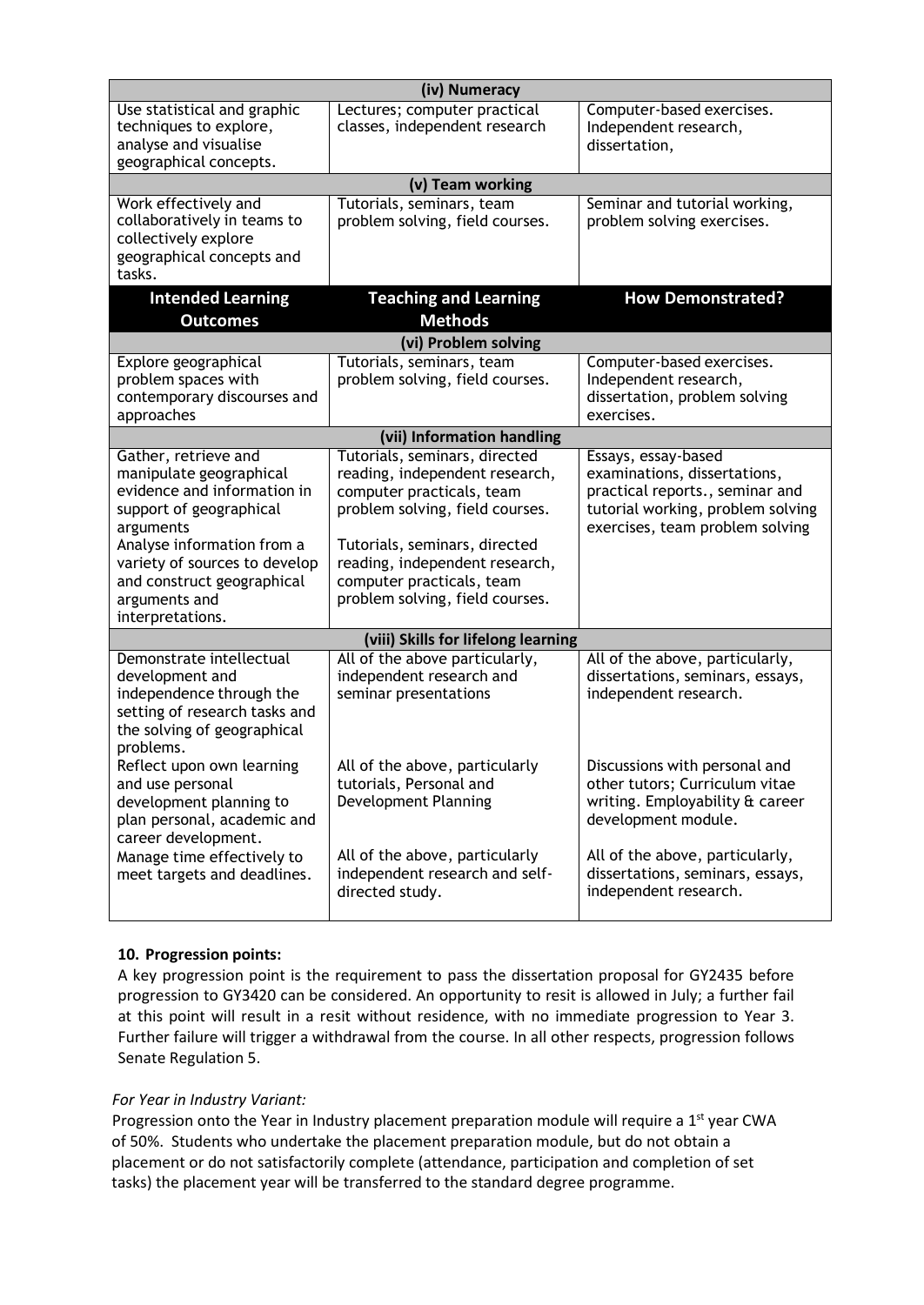### **11. Scheme of Assessment**

The programme follows the standard scheme of award and classification set out in [Senate](http://www2.le.ac.uk/offices/sas2/regulations/general-regulations-for-taught-programmes) [Regulation](http://www2.le.ac.uk/offices/sas2/regulations/general-regulations-for-taught-programmes)

### **12. Special features:**

Study in the field remains an integral part of the geography curriculum and the department runs field courses to a number of destinations around the world. Staff are engaged in internationally recognised research in the three principal areas of geography: Human Geography, Physical Geography, and Earth Observation and Geographical Information Science, specialising in Globalisation and Difference, Environment and Culture Development and Transition, Environmental Processes and Change in Low Latitudes, and Land Cover Mapping and Surface Modelling.

### **Placements**

Students undertake a year in industry between the second and third years of their programme. Progression onto the Year in Industry placement preparation module will require a 1<sup>st</sup> year CWA of 50%. Students who undertake the placement preparation module, but do not obtain a placement or do not satisfactorily complete (attendance, participation and completion of set tasks) the placement year will be transferred to the standard degree programme.

As a condition of the 'with Industry' programme, students are required to undertake preparatory training during the second year of their degree.

Students are responsible for securing their own placement but will receive support in this from the Career Development Service. .

Once in placement, students will need to register their University 'attendance' by logging on to a dedicated Blackboard site once a week. In the course of the placement the student will receive one or two visits from a member of staff. The second 'visit' can be in the form of a Skype call. Should a student secure an overseas placement both visits will typically be delivered via a Skype call.

While in placement, students will be required to complete an online log. The placement log requires students to undertake reflective activities which are marked on a pass/fail basis. This, together with the final summative reflective report, constitutes the assessment for the placement year. Students have to submit the final report within one month of finishing the placement, and are allowed to resubmit once if required.

If a student fails to secure a placement or does not meet the academic progression requirements at the end of year 2, they will be transferred to the non-industry variant of their degree programme.

#### **13. Indications of programme quality**

External Examiner's reports have repeatedly praised the breadth of the education and the dedication of the staff.

#### **14. External Examiners**

The details of the External Examiner(s) for this programme and the most recent External Examiners' reports can be found [here.](https://exampapers.le.ac.uk/xmlui/handle/123456789/287)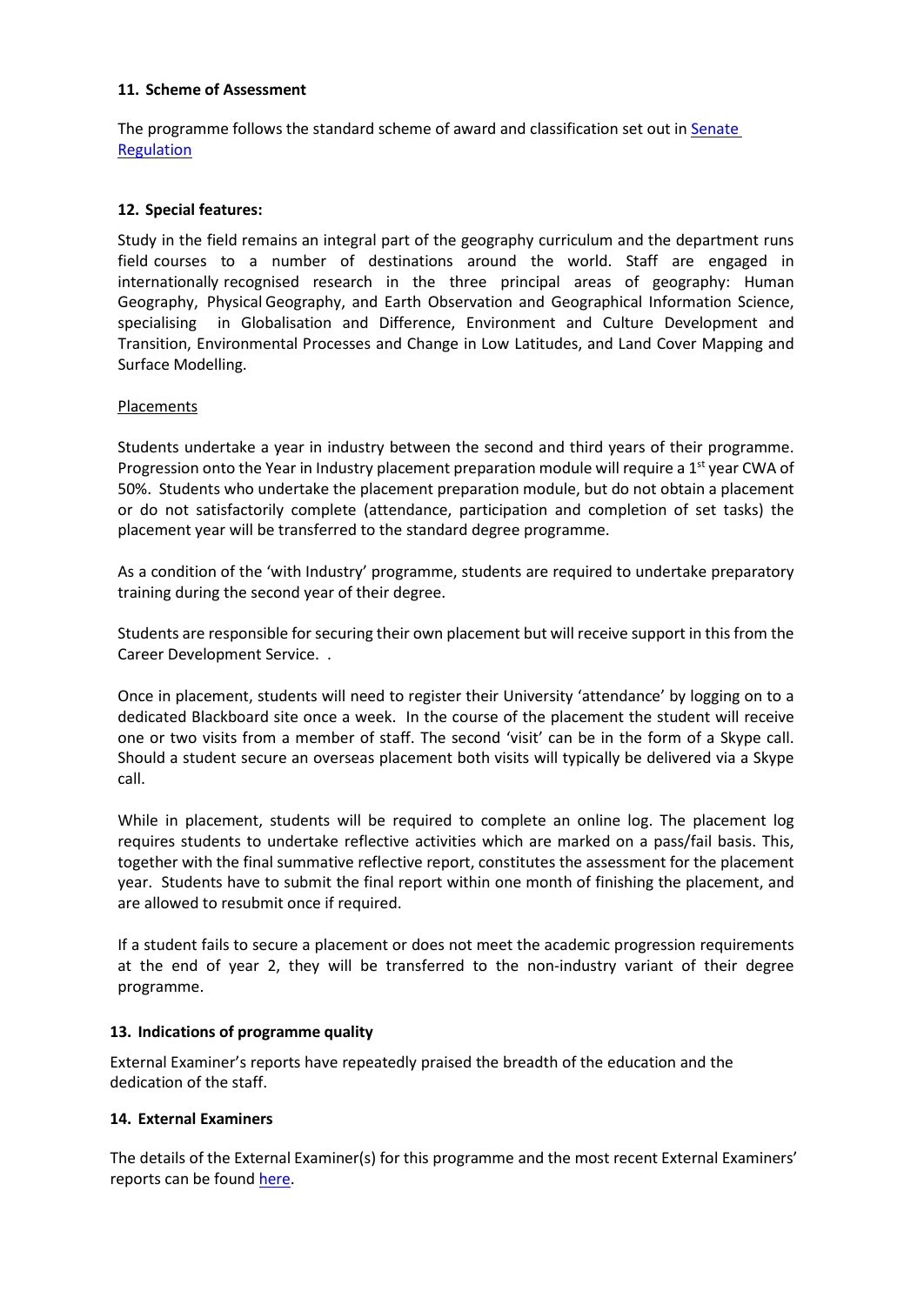| Appendix 1: Programme structure (Programme regulations) |  |  |
|---------------------------------------------------------|--|--|
|---------------------------------------------------------|--|--|

| <b>BSc PHYSICAL GEOGRAPHY</b> |                                                          |                                   |
|-------------------------------|----------------------------------------------------------|-----------------------------------|
| <b>FIRST YEAR MODULES</b>     |                                                          |                                   |
|                               | <b>SEMESTER 1</b>                                        |                                   |
| <b>Core Modules</b>           |                                                          | <b>Credits</b>                    |
| GY1431                        | EVOLUTION OF THE EARTH SYSTEM                            | 15                                |
| GY1422                        | INTRODUCING LEICESTER GEOGRAPHIES                        | 15                                |
| GY1423                        | <b>EXPLORING OUR DIGITAL PLANET</b>                      | 15                                |
| <b>Optional Modules</b>       |                                                          |                                   |
|                               | <b>15CREDITS OF OPTIONAL MODULES SELECTED FROM</b>       | <b>Credits</b>                    |
| SP1020                        | SPANISH LANGUAGE (BEGINNERS) 1                           | 15                                |
| FR1020                        | FRENCH LANGUAGE FOR BEGINNERS 1                          | 15                                |
| GL1103                        | PALAEOBIOLOGY AND THE STRATIGRAPHIC RECORD               | 15<br><b>Semester Total</b><br>60 |
|                               | <b>SEMESTER 2</b>                                        |                                   |
| <b>Core Modules</b>           |                                                          | <b>Credits</b>                    |
| GY1432                        | LANDSCAPE-ECOSYSTEM DYNAMICS                             | 15                                |
| GY1433                        | FIELD AND LABORATORY TECHNIQUES FOR PHYSICAL GEOGRAPHERS | 15                                |
| GY1421                        | WORKING WITH GEOGRAPHICAL INFORMATION                    | 15                                |
| <b>Optional Modules</b>       |                                                          |                                   |
|                               | 15 CREDITS OF OPTIONAL MODULES SELECTED FROM:            | <b>Credits</b>                    |
| SP1021<br>FR1021              | SPANISH LANGUAGE (BEGINNERS) 2 (S2)                      | 15                                |
|                               | FRENCH LANGUAGE FOR BEGINNERS 2 (S2)                     | 15                                |
| GY1412                        | ENVIRONMENT/NATURE/SOCIETY                               | 15                                |
| BS1070                        | <b>BIODIVERSITY AND BEHAVIOUR</b>                        | 15<br><b>Semester Total</b><br>60 |
|                               |                                                          |                                   |
| <b>SECOND YEAR MODULES</b>    |                                                          |                                   |
|                               | <b>SEMESTER 1</b>                                        |                                   |
| <b>Core Modules</b>           |                                                          | <b>Credits</b>                    |
| GY2431                        | DATA ANALYSIS                                            | 15                                |
| <b>Optional Modules</b>       |                                                          |                                   |
| 45 CREDITS SELECTED FROM:**   |                                                          | <b>Credits</b>                    |
| GY2433                        | CATCHMENT SYSTEMS                                        | 15                                |
| GY2434                        | THE DYNAMIC BIOSPHERE:                                   | 15                                |
| GL2107                        | MAJOR EVENTS IN THE HISTORY OF LIFE                      | 15                                |
| <b>BS2059</b>                 | <b>CONSERVATION BIOLOGY</b>                              | 15                                |
| GY2420                        | CLIMATE CHANGE: IMPACTS, VULNERABILITY AND ADAPTATION    | 15                                |
|                               |                                                          | <b>Semester Total</b><br>60       |
|                               |                                                          |                                   |

### **SEMESTER 2**

| <b>Core Module</b> |                                                       | <b>Credits</b> |
|--------------------|-------------------------------------------------------|----------------|
| GY2435             | GEOGRAPHICAL RESEARCH DESIGN (OVERSEAS FIELD COURSE)* | 30             |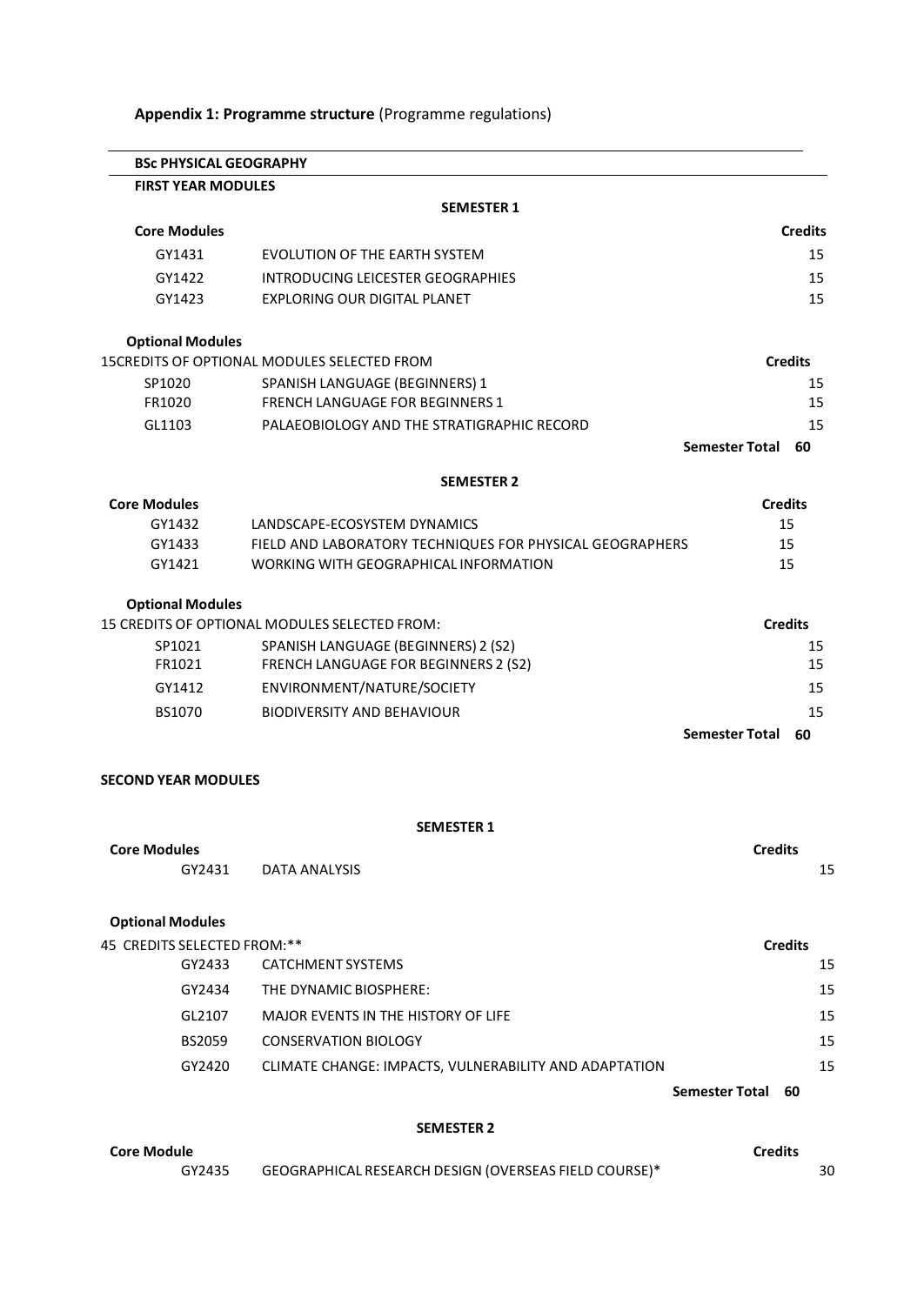### **Optional Modules**

| 30 CREDITS SELECTED FROM:** |                                                |                       | <b>Credits</b> |
|-----------------------------|------------------------------------------------|-----------------------|----------------|
| GY2422                      | <b>GEOGRAPHY IN EDUCATION</b>                  |                       | 15             |
| GY2436                      | AN INTRODUCTION OF PAST GLOBAL CLIMATE CHANGES |                       | 15             |
| GY2421                      | <b>GEOGRAPHICAL INFORMATION SCIENCE</b>        |                       | 15             |
| GY2424                      | REMOTE SENSING FOR GEOGRAPHERS                 |                       | 15             |
| <b>BS2078</b>               | A FIELD GUIDE TO EVOLUTION                     |                       | 15             |
|                             |                                                | <b>Semester Total</b> | 60             |

| YEAR LONG |                                       | Credits |    |
|-----------|---------------------------------------|---------|----|
| FR2018    | FRENCH LANGUAGE POST-BEGINNERS YEAR 2 |         | 30 |

\*Qualifying mark of 40% in dissertation proposal is required for progression into year 3

\*\* In the second year up to 30 credits may be drawn from an approved list of year two modules that may also include modules from other science departments, or language modules. This list will be introduced via a year talk with documentation on Blackboard at the end of Year 1.

#### **THIRD YEAR MODULES**

|                               | <b>SEMESTER 1</b>                                      |                      |
|-------------------------------|--------------------------------------------------------|----------------------|
| <b>Core Modules</b><br>GY3420 | <b>GEOGRAPHY DISSERTATION</b>                          | <b>Credits</b><br>30 |
| <b>Optional Modules</b>       |                                                        |                      |
|                               | 30 CREDITS OF APPROVED OPTIONAL MODULES SELECTED FROM: | <b>Credits</b>       |
| GVRAJO                        | CALIFORNIAN DRVI ANDS                                  | 15                   |

| GY3430 | CALIFORNIAN DRYLANDS                                          | 15 |
|--------|---------------------------------------------------------------|----|
| GY3431 | NEOTROPICAL RAINFORESTS                                       | 15 |
| GY3425 | CRITICAL DIGITAL GEOGRAPHIES                                  | 15 |
| GY3433 | UNDERSTANDING ECOSYSTEMS AND ENVIRONMENTS OF THE DISTANT PAST | 15 |
| GY3435 | WATER QUALITY PROCESSES AND MANAGEMENT                        | 15 |

**Semester Total 60**

#### **SEMESTER 2**

| <b>Optional Modules</b> |                                                        | <b>Credits</b> |
|-------------------------|--------------------------------------------------------|----------------|
|                         | 60 CREDITS OF APPROVED OPTIONAL MODULES SELECTED FROM: |                |
| GY3421                  | INFORMATION VISUALISATION                              | 15             |
| GY3437                  | THE BIOSPHERE IN THE EARTH SYSTEM                      | 15             |
| GY3434                  | STABLE ISOTOPES IN THE ENVIRONMENT                     | 15             |
| GY3436                  | AFRICAN DRYLANDS                                       | 15             |
| GY3438                  | <b>RIVER DYNAMICS</b>                                  | 15             |
| GY3439                  | UNDERSTANDING THE TROPICAL FORESTS OF SE ASIA          | 15             |
| GY3426                  | <b>RESEARCH COMMUNICATION</b>                          | 15             |
| <b>BS3080</b>           | BEHAVIOURAL ECOLOGY                                    | 15             |
|                         |                                                        |                |

**Semester Total 60**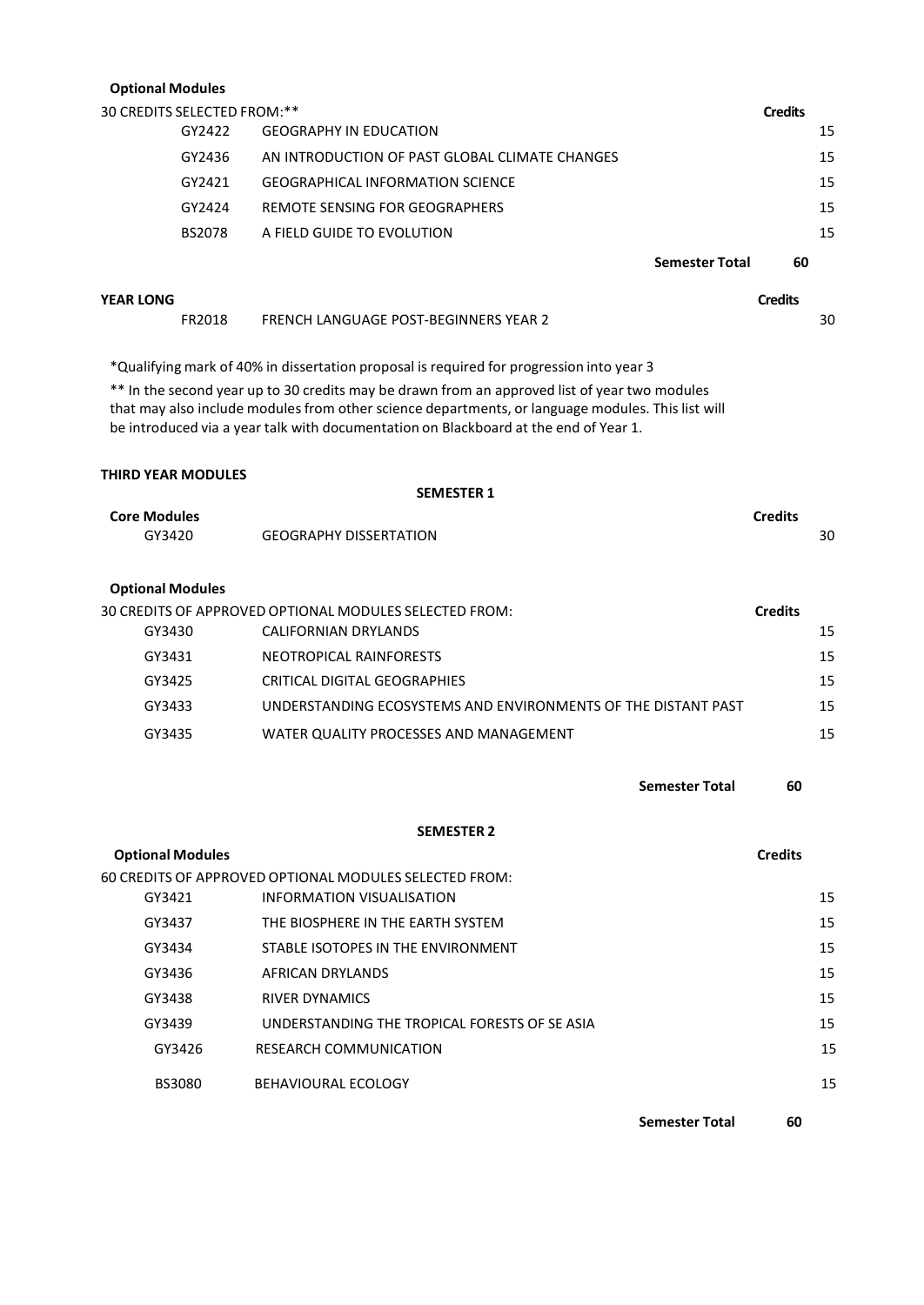#### **BSc PHYSICAL GEOGRAPHY WITH A YEAR ABROAD**

Approved institutions for Geography include those listed at http://www2.le.ac.uk/offices/international/overseas-exchange/outgoing/where-can-I-go/exchanges-byacademic-subject/geography.

#### **FIRST SECOND AND FINAL YEAR MODULES**

Regulations for the first and second year are the same as for the B.Sc. Physical Geography. Regulations for the fourth year of the course are the same as for the third year of the B.Sc. Physical Geography.

#### **THIRD YEAR MODULES**

The third year will be spent abroad in the USA, Canada, Finland, Spain, Germany and the Netherlands taking approved courses in one of the institutions associated with the Department of Geography. Level 3 modules from the Geography and Environmental Sciences Departments of the host Institution, plus introductory language modules, to the same overall credit value per year as Leicester. A small proportion of modules in other subjects may be taken by prior agreement of the International Officer in the Department of Geography, University of Leicester. Students will be required to reach a prescribed level of attainment in the work done abroad (a pass in Leicester terms according to the mark translation). Any student failing the year abroad component will revert back to the standard Leicester variant of their degree.

#### **BSc PHYSICAL GEOGRAPHY WITH A YEAR IN INDUSTRY**

| <b>FIRST YEAR MODULES</b> |                                                          |                       |                |
|---------------------------|----------------------------------------------------------|-----------------------|----------------|
|                           | <b>SEMESTER 1</b>                                        |                       |                |
| <b>Core Modules</b>       |                                                          |                       | <b>Credits</b> |
| GY1431                    | <b>EVOLUTION OF THE EARTH SYSTEM</b>                     |                       | 15             |
| GY1422                    | <b>INTRODUCING LEICESTER GEOGRAPHIES</b>                 |                       | 15             |
| GY1423                    | <b>EXPLORING OUR DIGITAL PLANET</b>                      |                       | 15             |
| <b>Optional Modules</b>   |                                                          |                       |                |
|                           | 15 CREDITS OF OPTIONAL MODULES CHOSEN FROM THE FOLLOWING | <b>Credits</b>        |                |
| SP1020                    | SPANISH LANGUAGE (BEGINNERS) 1                           |                       | 15             |
| FR1020                    | <b>FRENCH LANGUAGE FOR BEGINNERS 1</b>                   |                       | 15             |
| GL1103                    | PALAEOBIOLOGY AND THE STRATIGRAPHIC RECORD               |                       | 15             |
|                           |                                                          | <b>Semester Total</b> | 60             |
|                           | <b>SEMESTER 2</b>                                        |                       |                |
| <b>Core Modules</b>       |                                                          | <b>Credits</b>        |                |
| GY1432                    | LANDSCAPE-ECOSYSTEM DYNAMICS                             | 15                    |                |
| GY1433                    | FIELD AND LABORATORY TECHNIQUES FOR PHYSICAL GEOGRAPHERS | 15                    |                |
| GY1421                    | WORKING WITH GEOGRAPHICAL INFORMATION                    | 15                    |                |
| <b>Optional Modules</b>   |                                                          |                       |                |
|                           | 15CREDITS OF OPTIONAL MODULES SELECTED FROM:             | <b>Credits</b>        |                |
| SP1021                    | SPANISH LANGUAGE (BEGINNERS) 2 (S2))                     |                       | 15             |
| FR1021                    | FRENCH LANGUAGE FOR BEGINNERS 2 (S2)                     |                       | 15             |
| GY1412                    | ENVIRONMENT/NATURE/SOCIETY                               |                       | 15             |
| BS1070                    | <b>BEHAVIOUR AND DIVERSITY</b>                           |                       | 15             |
|                           |                                                          | <b>Semester Total</b> | 60             |
|                           |                                                          |                       |                |

#### **SECOND YEAR MODULES**

#### **SEMESTER 1**

| <b>Core Modules</b> |               | Credits |  |
|---------------------|---------------|---------|--|
| GY2431              | DATA ANALYSIS |         |  |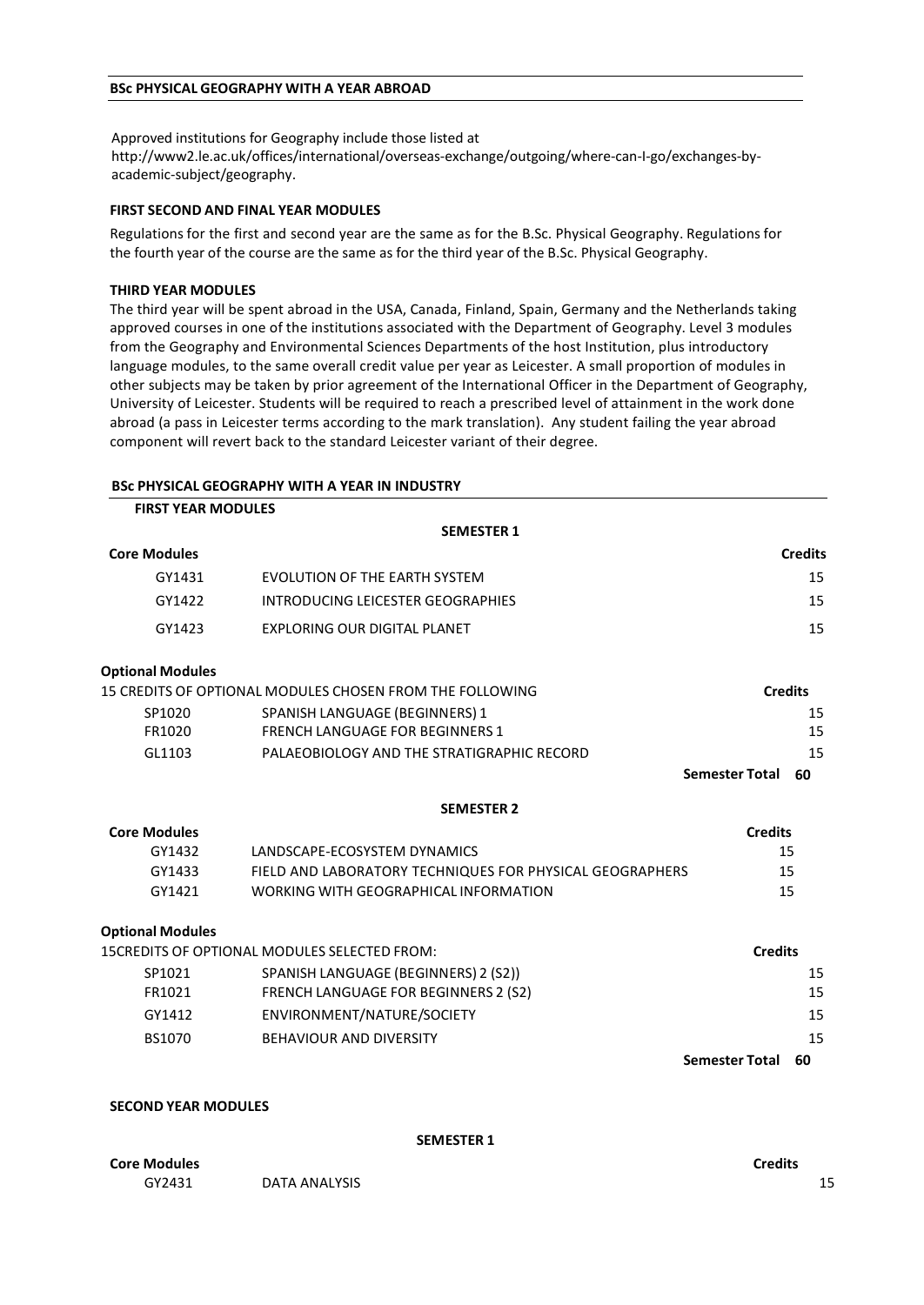| <b>Optional Modules</b>       |                                                                                                                                                                                                                          |                |    |  |  |
|-------------------------------|--------------------------------------------------------------------------------------------------------------------------------------------------------------------------------------------------------------------------|----------------|----|--|--|
| 45 CREDITS SELECTED FROM:**   |                                                                                                                                                                                                                          | <b>Credits</b> |    |  |  |
| GY2433                        | CATCHMENT SYSTEMS                                                                                                                                                                                                        |                | 15 |  |  |
| GY2434                        | THE DYNAMIC BIOSPHERE:                                                                                                                                                                                                   |                | 15 |  |  |
| GL2107                        | <b>MAJOR EVENTS IN THE HISTORY OF LIFE</b>                                                                                                                                                                               |                | 15 |  |  |
| <b>BS2059</b>                 | <b>CONSERVATION BIOLOGY</b>                                                                                                                                                                                              |                | 15 |  |  |
| GY2420                        | CLIMATE CHANGE: IMPACTS, VULNERABILITY AND ADAPTATION                                                                                                                                                                    |                |    |  |  |
|                               |                                                                                                                                                                                                                          |                |    |  |  |
|                               | <b>Semester Total</b>                                                                                                                                                                                                    | 60             |    |  |  |
|                               | <b>SEMESTER 2</b>                                                                                                                                                                                                        |                |    |  |  |
| <b>Core Module</b>            |                                                                                                                                                                                                                          |                |    |  |  |
| GY2435                        | GEOGRAPHICAL RESEARCH DESIGN (OVERSEAS FIELD COURSE)*                                                                                                                                                                    |                | 30 |  |  |
|                               |                                                                                                                                                                                                                          |                |    |  |  |
| <b>Optional Modules</b>       |                                                                                                                                                                                                                          |                |    |  |  |
| 30 CREDITS SELECTED FROM:** ^ |                                                                                                                                                                                                                          | <b>Credits</b> |    |  |  |
| GY2422                        | <b>GEOGRAPHY IN EDUCATION</b>                                                                                                                                                                                            |                | 15 |  |  |
| GY2436                        | AN INTRODUCTION OF PAST GLOBAL CLIMATE CHANGE                                                                                                                                                                            |                | 15 |  |  |
| GY2421                        | <b>GEOGRAPHICAL INFORMATION SCIENCE</b>                                                                                                                                                                                  |                | 15 |  |  |
| GY2424                        | <b>REMOTE SENSING FOR GEOGRAPHERS</b>                                                                                                                                                                                    |                | 15 |  |  |
| BS2078                        | A FIELD GUIDE TO EVOLUTION                                                                                                                                                                                               |                | 15 |  |  |
|                               | <b>Semester Total</b>                                                                                                                                                                                                    | 60             |    |  |  |
|                               |                                                                                                                                                                                                                          |                |    |  |  |
| <b>YEAR LONG</b>              |                                                                                                                                                                                                                          |                |    |  |  |
| FR2018                        | FRENCH LANGUAGE POST-BEGINNERS YEAR 2                                                                                                                                                                                    |                | 30 |  |  |
|                               | *Qualifying mark of 40% in dissertation proposal is required for progression into year 3                                                                                                                                 |                |    |  |  |
|                               | ** In the second year up to 15 credits per semester may be modules from outside Geography.                                                                                                                               |                |    |  |  |
|                               |                                                                                                                                                                                                                          |                |    |  |  |
| <b>YEAR LONG</b>              |                                                                                                                                                                                                                          |                |    |  |  |
| ADGY2200                      | <b>Placement Preparation</b>                                                                                                                                                                                             | 0              |    |  |  |
|                               |                                                                                                                                                                                                                          |                |    |  |  |
| <b>THIRD YEAR</b>             |                                                                                                                                                                                                                          |                |    |  |  |
|                               | Students who gain an industry placement will be assessed as per the standard model for undergraduate<br>placements in the College of Science and Engineering. The marks from this year will not be included in the final |                |    |  |  |
| degree assessment.            |                                                                                                                                                                                                                          |                |    |  |  |
|                               |                                                                                                                                                                                                                          |                |    |  |  |
| <b>FINAL YEAR MODULES</b>     |                                                                                                                                                                                                                          |                |    |  |  |
|                               |                                                                                                                                                                                                                          |                |    |  |  |
|                               | <b>SEMESTER 1</b>                                                                                                                                                                                                        |                |    |  |  |
| <b>Core Modules</b><br>GY3420 | <b>GEOGRAPHY DISSERTATION</b>                                                                                                                                                                                            | <b>Credits</b> | 30 |  |  |
|                               |                                                                                                                                                                                                                          |                |    |  |  |

| <b>Optional Modules</b>                                |                         |                |  |
|--------------------------------------------------------|-------------------------|----------------|--|
| 30 CREDITS OF APPROVED OPTIONAL MODULES SELECTED FROM: |                         | <b>Credits</b> |  |
| GY3430                                                 | CALIFORNIAN DRYLANDS    | 15             |  |
| GY3431                                                 | NEOTROPICAL RAINFORESTS | 15             |  |